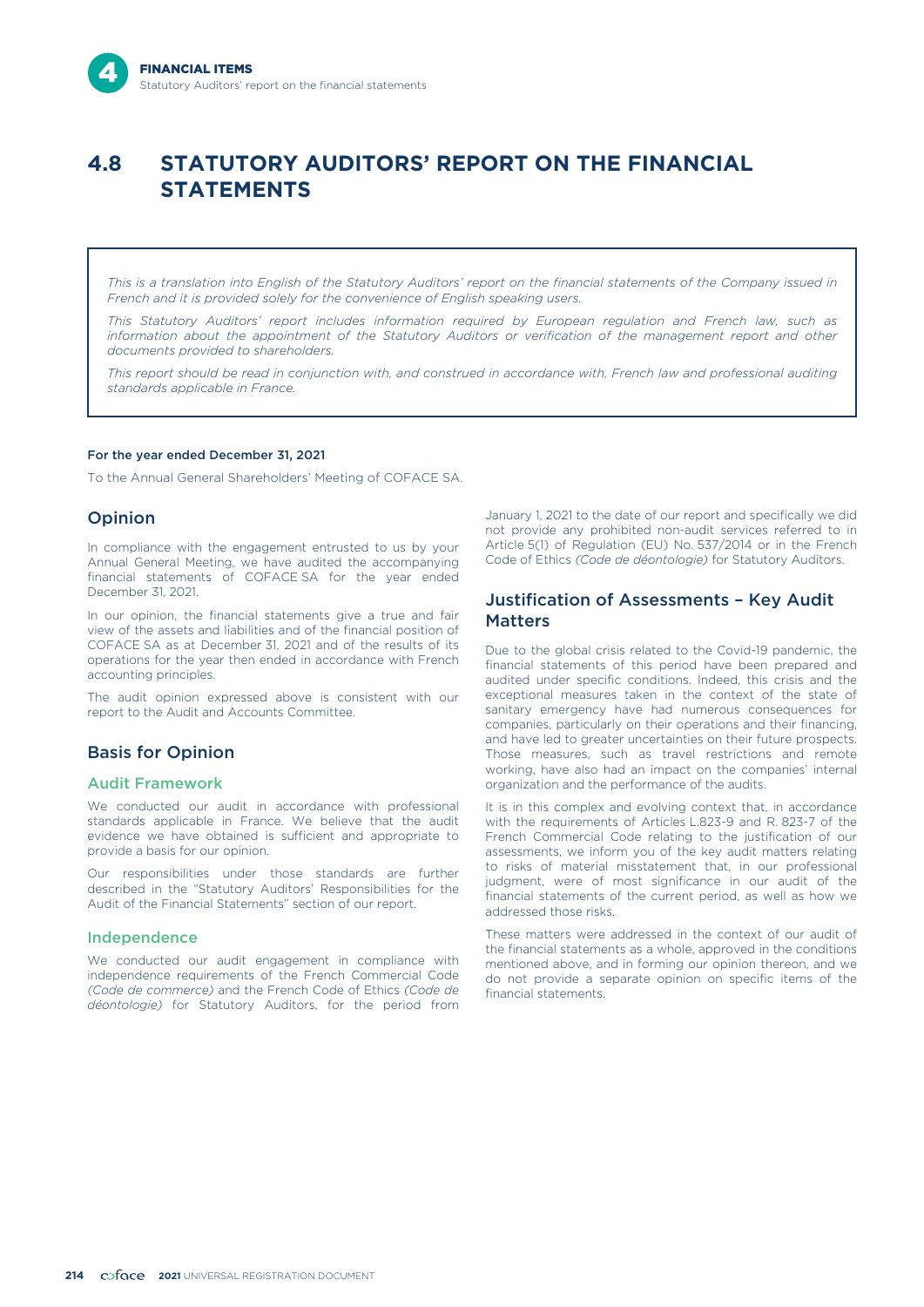

#### *Valuation of equity securities*

#### **IDENTIFIED RISK OUR RESPONSE** The amount of participations in affiliated companies with a participating interest amounted to €1,502.7 million. As mentioned in note 2.1 "Accounting principles standards", the equity securities appearing in the balance sheet are recognized at their acquisition date and subsequently depreciated based on their value in use. The latter is estimated by management on the basis of estimates based on forecasts. The estimate of the value in use of these securities requires the judgment of the management in its choice of items to consider, including the profitability prospects of the entities whose securities are held by COFACE SA. We considered that the depreciation of equity securities constitutes a key audit matter due to the part of management judgment involved in the evaluation of the value in use, which uses assumptions of future results taking into account the maturity of the entity, the history of the activity and the market prospects and the country in which the entity is established. The potential impact on the financial statements concerns the existence of a provision for depreciation of equity securities not recognized at the closing. To assess the reasonableness of the valuation of impairment provisions on equity securities, our work has focused on verifying that the value in use estimates determined by the management was based on an appropriate rationale for the valuation method and the quantified elements used. In order to do this: we obtained and analysed business plans and discussed with the management on its forecasts; we analysed the consistency of the main assumptions used with the economic environment; ● we compared the consistency of the forecasts used in the prior periods with the actual outcomes; ● we assessed the need to recognize an impairment and, if applicable, we verified its calculation. Specific Verifications Other Information

We have also performed, in accordance with professional standards applicable in France, the specific verifications required by laws and regulations.

## Information given in the management report and in the other documents with respect to the financial position and the financial statements provided to shareholders

We have no matters to report as to the fair presentation and the consistency with the financial statements of the information given in the management report of the Board of Directors and in the other documents with respect to the financial position and the financial statements provided to shareholders.

We attest the fair presentation and the consistency with the financial statements of the information relating to payment deadlines mentioned in Article D.441-6 of the French Commercial Code *(Code de commerce)*.

#### Report on corporate governance

We attest that the Board of Directors' report on corporate governance sets out the information required by Article L.225-37-4 and L.22-10-10 and L.22-10-9 of the French Commercial Code.

Concerning the information given in accordance with the requirements of Article L.22-10-9 of the French Commercial Code *(Code de commerce)* relating to remunerations and benefits received by or awarded to the directors and any other commitments made in their favour, we have verified its consistency with the financial statements, or with the underlying information used to prepare these financial statements and, where applicable, with the information obtained by your Company from controlled enterprises included in the scope of consolidation. Based on these procedures, we attest the accuracy and fair presentation of this information.

With respect to the information relating to items that your Company considered likely to have an impact in the event of a takeover bid or exchange offer, provided pursuant to Article L.22-10-11 of the French Commercial Code *(Code de commerce)*, we have agreed this information to the source documents communicated to us. Based on these procedures, we have no observations to make on this information.

In accordance with French law, we have verified that the required information concerning the identity of the shareholders and holders of the voting rights has been properly disclosed in the management report.

## Other Legal and Regulatory Verifications or Information

## Format of presentation of the financial statements intended to be included in the annual financial report

We have also verified, in accordance with the professional standard applicable in France relating to the procedures performed by the statutory auditor relating to the annual and consolidated financial statements presented in the European single electronic format, that the presentation of the financial statements intended to be included in the annual financial report mentioned in Article L.451-1-2, I of the French Monetary and Financial Code *(Code monétaire et financier)*, prepared under the responsibility of the Chief Executive Officer, complies with the singles electronic format defined in the European Delegated Regulation No 2019/815 of December 17, 2018.

Based on the work we have performed, we conclude that the presentation of the financial statements intended to be included in the annual financial report complies, in all material respects, with the European single electronic format.

We have no responsibility to verify that the financial statements that will ultimately be included by your Company in the annual financial report filed with the AMF are in agreement with those on which we have performed our work.

#### Appointment of the Statutory Auditors

We were appointed as Statutory Auditors of COFACE SA by the Annual General Meeting, on May 14, 2020 for Mazars and on May 3, 2007 for Deloitte & Associés. The previous auditors were Deloitte & Associés or another entity of the Deloitte network, whose original appointment details could not be determined.

As at December 31, 2021, Mazars was in the second year of total uninterrupted engagement and Deloitte & Associés was in the 15<sup>th</sup> year and 8<sup>th</sup> year since securities of the Company were admitted to trading on a regulated market.